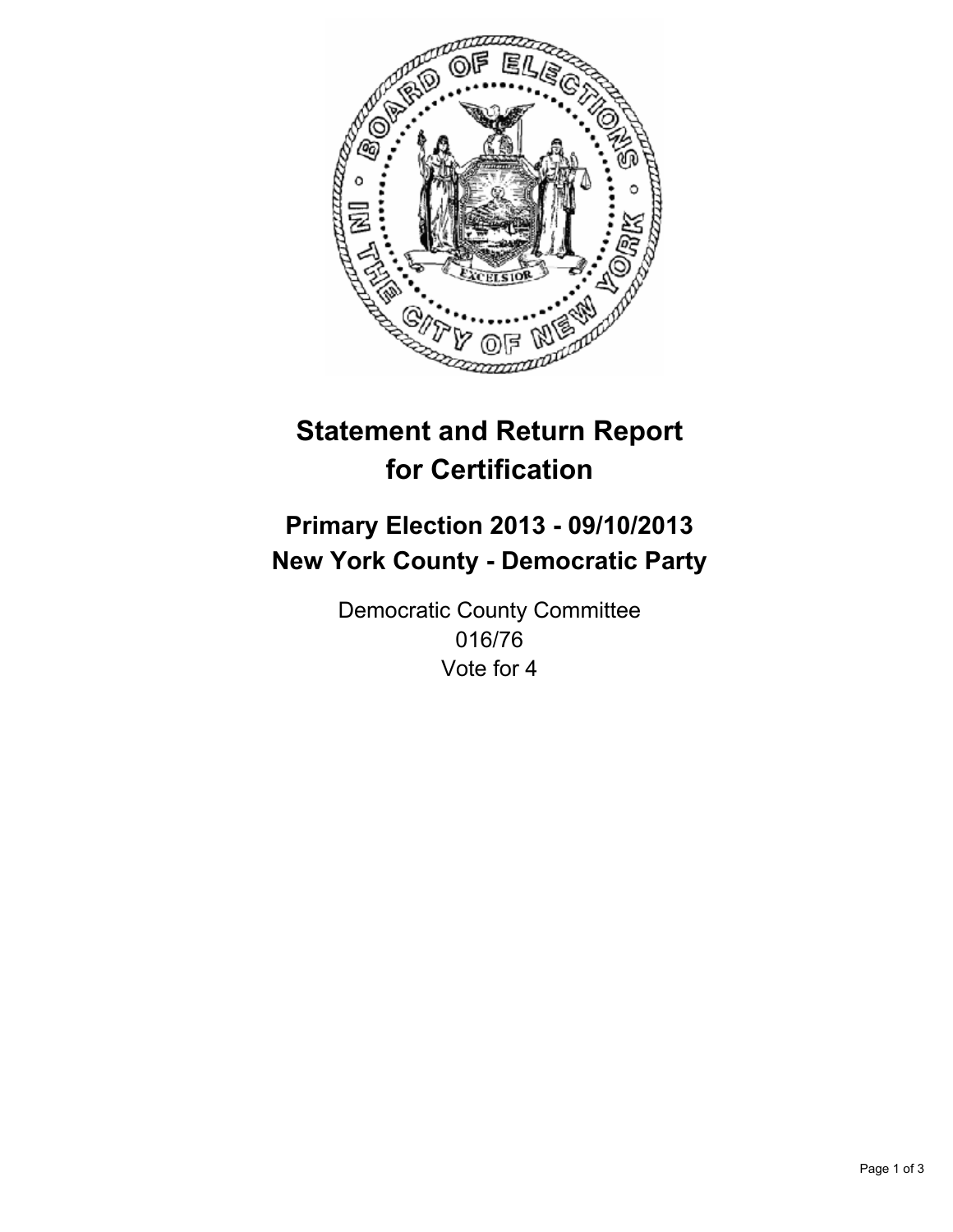

### **Assembly District 76**

| 0 |
|---|
| 7 |
| 0 |
| 0 |
| 5 |
| 0 |
| 0 |
| 0 |
| 0 |
| 0 |
| 0 |
| 0 |
| 0 |
| 0 |
|   |